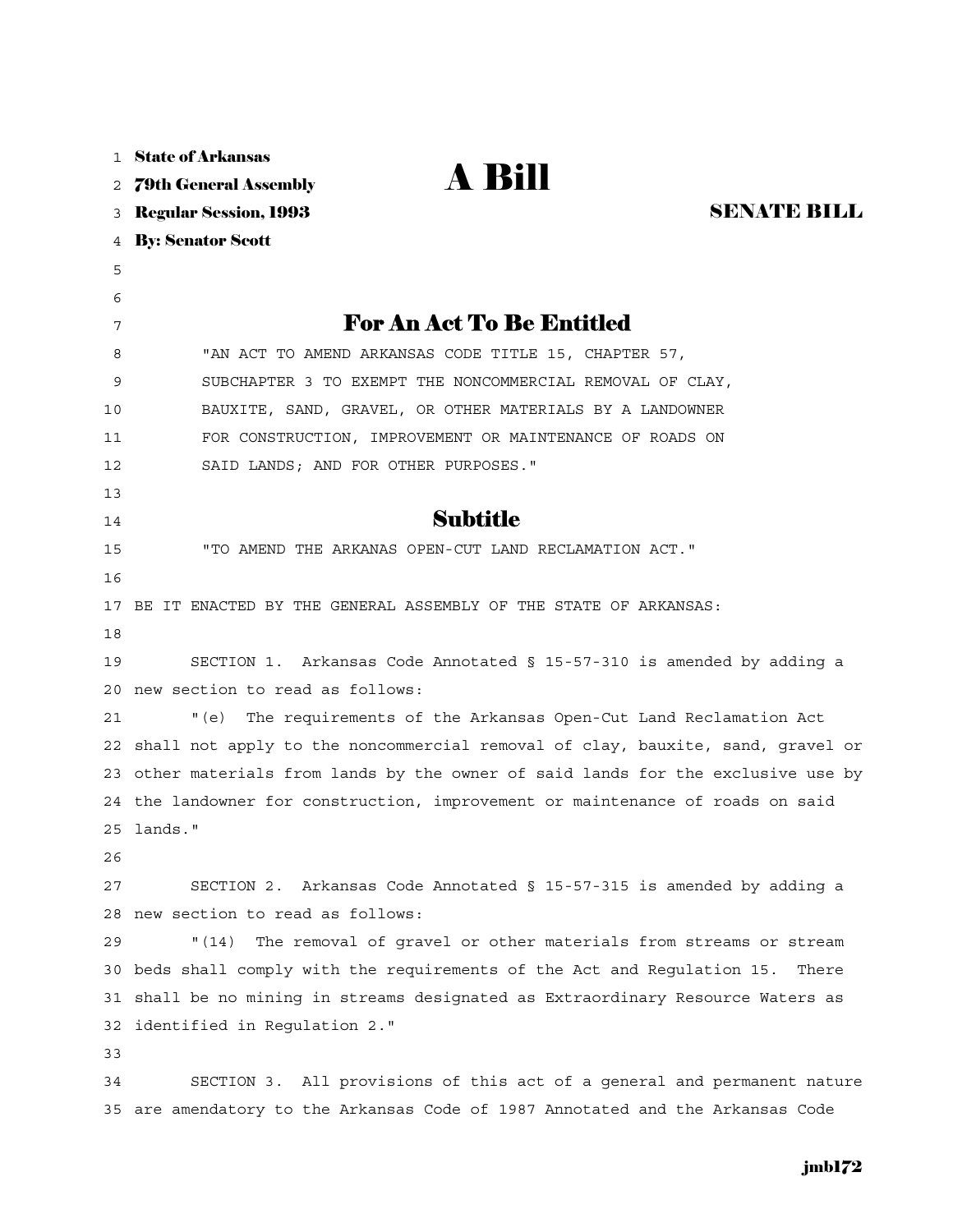1 Revision Commission shall incorporate the same in the Code.

 3 SECTION 4. If any provision of this act or the application thereof to 4 any person or circumstance is held invalid, such invalidity shall not affect 5 other provisions or applications of the act which can be given effect without 6 the invalid provision or application, and to this end the provisions of this 7 act are declared to be severable. 9 SECTION 5. All laws and parts of laws in conflict with this act are 10 hereby repealed.